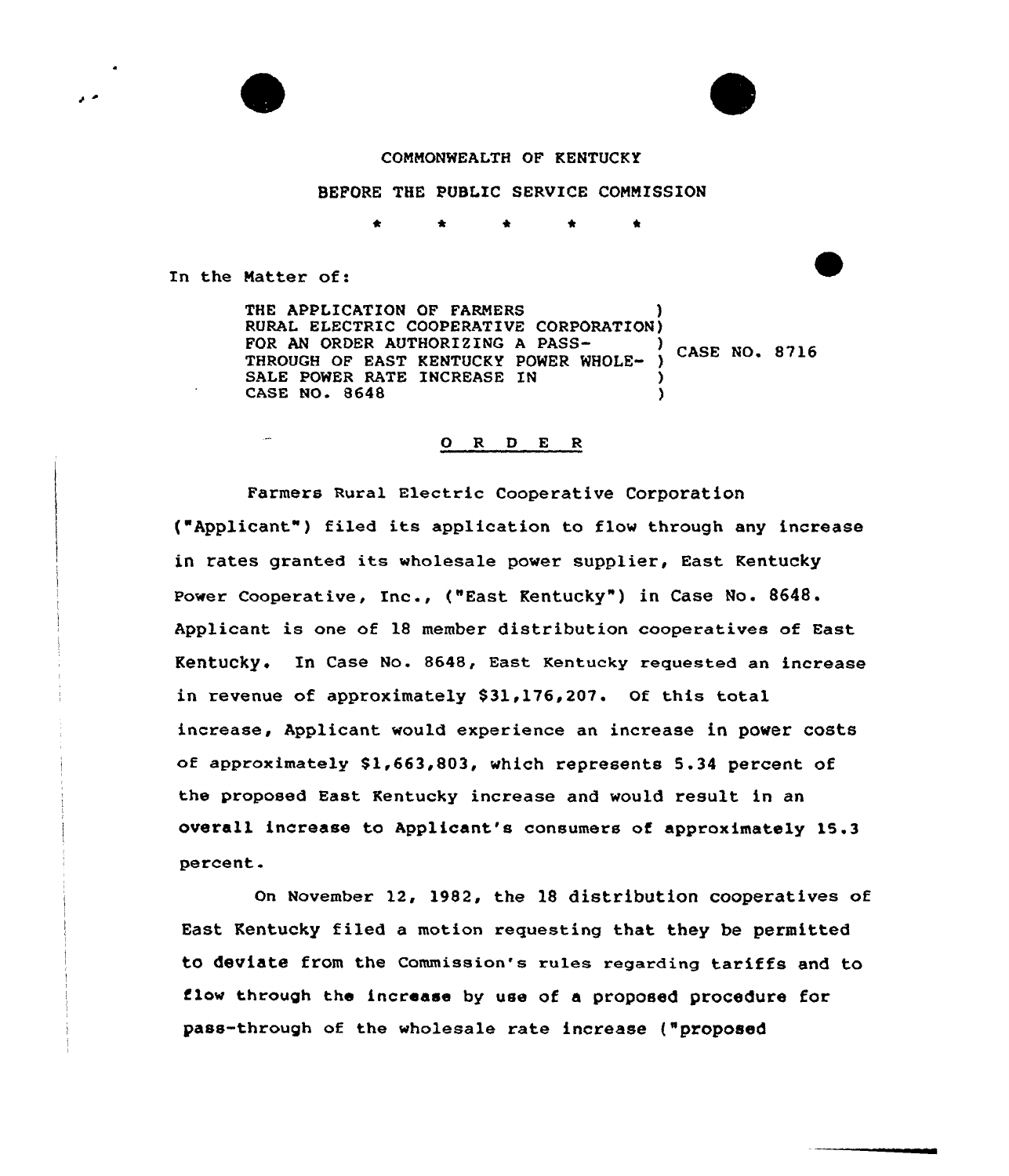يوانون التواريد والمرابط المناطر

procedure"). In its Order of November 19, 1982, the Commission authorized Applicant to deviate from the rules on tariffs and approved the utilization of the proposed procedure.

The Commission, having considered the evidence of record and being advised, is of the opinion and finds that:

(1) The actual increase allowed East Kentucky in Case No. 8648 is \$18,849,182 which will result in an increase in power costs to Applicant of \$1,005,758.

(2) Applicant's financial condition would be materially impaired if it vere not allowed to recover the increased wholesale power costs allowed in Case No. 8648.

 $(3)$ The revised rates and charges in Appendix A are designed to reflect only the increased power costs from East Kentucky allowed in the final Order in Case No. 8648.

(4) The flow-through of the wholesale power costs will not result in any additional net margin to Applicant.

IT IS THEREFORE ORDERED that Farmers Rural Electric Cooperative Corporation be and it hereby is authorized to flov through the increased power costs resulting from the rate increase granted its wholesale power supplier, East Kentucky Power Cooperative, Inc., in Case No. 8648.

IT IS FURTHER ORDERED that the rates in Appendix <sup>A</sup> shall be placed into effect on the effective date of the East Kentucky wholesale power increase.

IT IB FURTHER ORDERED that Farmers Rural Electric Cooperative Corporation shall, within 20 days from the date of this Order, file its revised tariff sheets setting out the rates and charges approved herein.

 $-2-$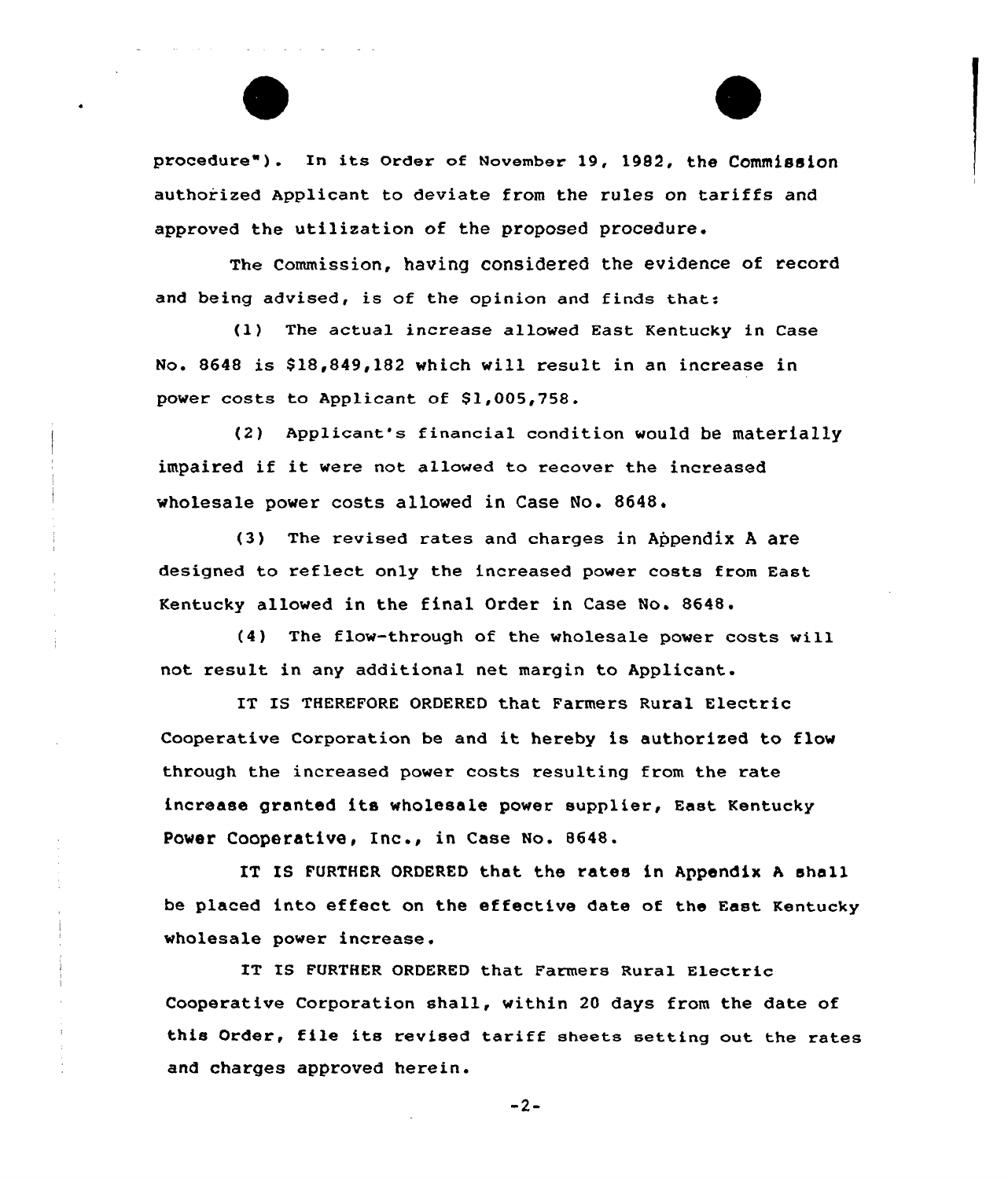

Done at Frankfort, Kentucky, this 1st day of April, 1983. PUBLIC SERVICE CONNISSION

Chairman

**Commissione** 

ATTEST:

Secretary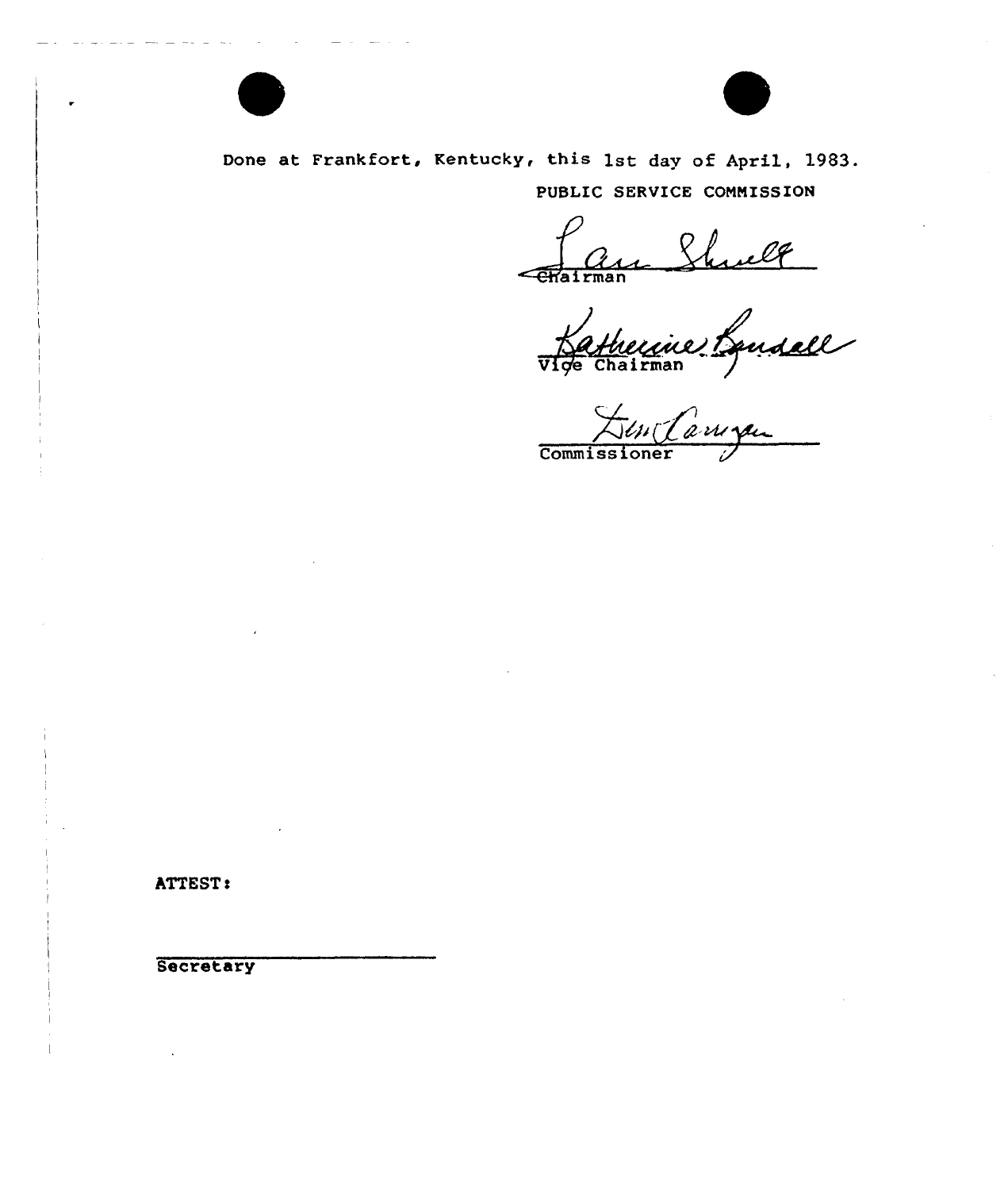# APPENDIK

# APPENDIX TO AN ORDER OF THE KENTUCKY PUBLIC SERVICE COMMISSION IN CASE NO. 8716 DATED APRIL 1, 1983

The following rates and charges are prescribed. for the customers in the area served by Farmers Rural Electric Cooperative Corporation. All other rates and charges not specifically mentioned herein sha11 remain the same as those in effect under authority of this Commission prior to the date of this Order.

# SCHEDULE R RESIDENTLAL SERVICE\*

#### Rates:

| <b>First</b> | <b>50 KWH</b> | (Minimum Charge) | $$6.79$ Per Month |  |
|--------------|---------------|------------------|-------------------|--|
| Next         | 150 KWH       |                  | 8.135c Per KWH    |  |
| Remaining    | <b>KWH</b>    |                  | 5.657¢ Per KWH    |  |

# Minimum Charges:

The minimum monthly charge to consumers billed under the above rate shall be \$6.79 for single-phase service. Payment of the minimum charge shall entitle the consumer to the use of the number of KWH corresponding to the minimum charge in accordance with the of num corresponding to the minimum enarge in accordance with the foregoing rate. The minimum monthly charge for three-phase service shall be \$ .75 per KVA of installed transformer capacity.

# SCHEDULE C COMMERCIAL AND INDUSTRIAL SERVICE\*

Rates Per Month:

For all consumers whose kilowatt demand is less than 50  $\text{KW}:$ 

Kilowatt Demand Charge: None

| First<br><b>Next</b> |  | <b>50 KWH</b><br>150 KWH | (Minimum Charge) $$6.\overline{7}9$ | $8.348c$ Per KWH. | Per Month |
|----------------------|--|--------------------------|-------------------------------------|-------------------|-----------|
| Remaining            |  | KWH                      |                                     | $6.140c$ Per KWH  |           |